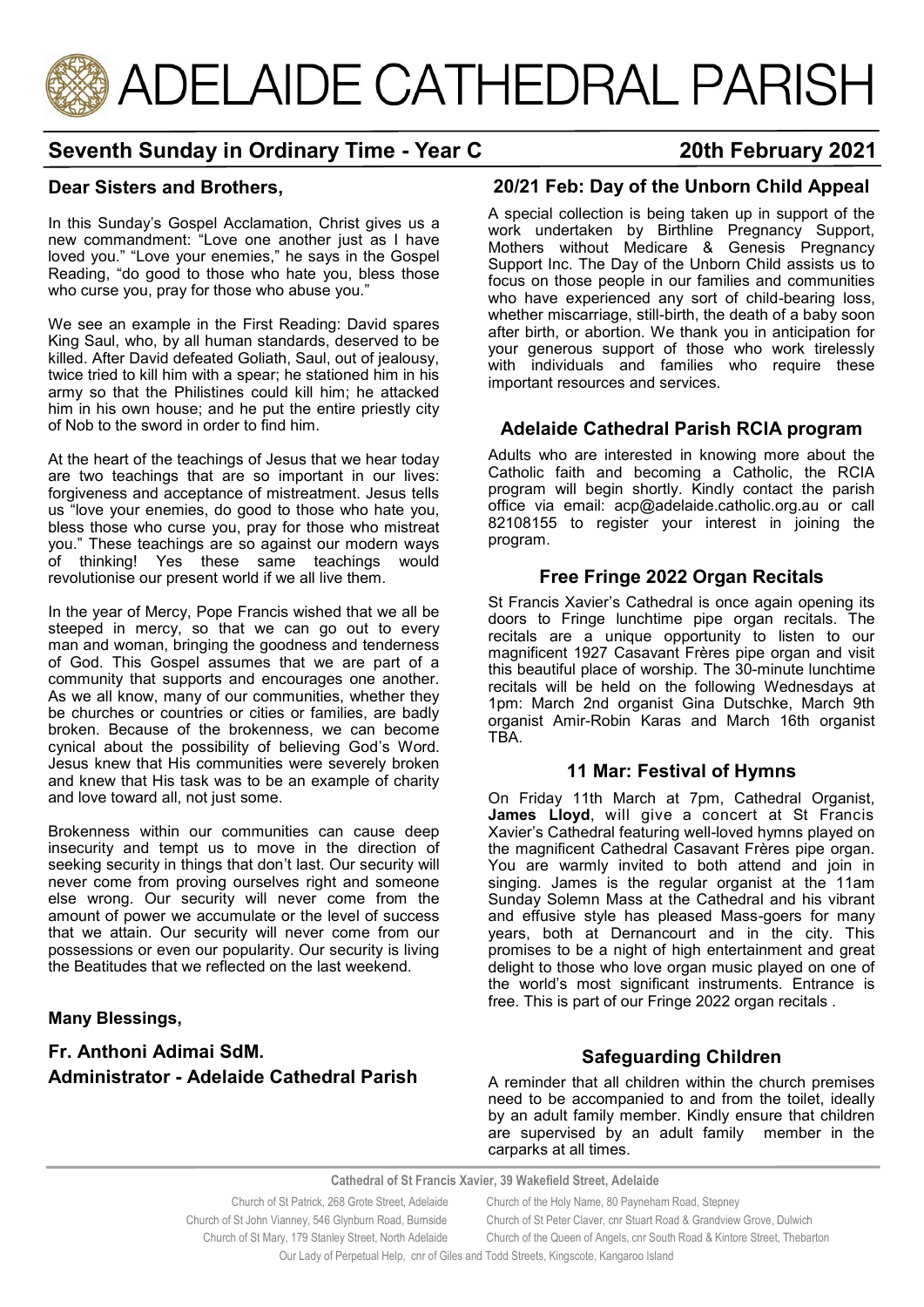# **ADELAIDE CATHEDRAL PARISH**

| <b>Archbishop of Adelaide</b> |  |  |
|-------------------------------|--|--|
| Administrator                 |  |  |
| Assistant Administrator       |  |  |
| Latin Mass Chaplain           |  |  |

**Archbishop Patrick O'Regan Administrator** Fr. Anthoni Adimai SdM **Assistant Administrator** Fr. Peter Rozitis **Latin Mass Chaplain** Fr. Michael McCaffrey, FSSP

**Parish Office** (across the lawn from the Cathedral) Mon to Fri: 9.30am–4.30pm • 8210 8155 39 Wakefield St (corner of Wakefield and King William St) Adelaide SA 5000. Mailing: GPO BOX 1364, Adelaide SA 5001.

acp@adelaide.catholic.org.au • www.adelcathparish.org

Parish newsletter: www.adelcathparish.org/news-events/ weekly-newsletters.

| <b>Aboriginal Catholic Ministry</b> |           |
|-------------------------------------|-----------|
| <b>Otherway Centre</b>              | 8362 3185 |
| <b>Cathedral Parish Music</b>       | 82108128  |

**Any emergency requiring a priest**• 0417 080 955 **Pastoral Care:** Visitation and Communion can be arranged for parishioners who are ill. Please call the Office: 8210 8155.

## **Normal Mass Timings**

#### *St. Francis Xavier Cathedral, Adelaide* **Sunday Masses Sun**: 7am, 9am, 11am, 2.30pm (African), 6pm **Weekday Masses Mon - Fri**: 8am, 12.10pm & 5.45pm **Sat**: 8am, 11.30am

**Public Holidays** 8am ONLY at the Cathedral.

**Confessions Mon, Wed, Fri:** 11-12 noon, 5-5.30pm **Sat**: 12 noon-1pm, 4.30-5.30pm

**Holy Hour Tues**: 6.30pm, **Fri**: 11am

*St Mary's, Lower North Adelaide* **Tues and Fri**: 8am **Sun**: 9.30am

*Queen of Angels, Thebarton* **Wed:** 8.30am **Sat: Confessions:** 5.45pm | **Vigil**: 6pm **Sun**: 9.30am

*St John Vianney, Burnside* **Tues and Thu**: **Mass**: 9am | **Confessions**: 9.30am **Sun**: 9am

*St Peter Claver, Dulwich* **Wed**: 9am, **Fri**: 11am **Confessions:** 11.30am **Sat: Confessions:** 5.30pm | **Vigil:** 6pm **Sun**: 11am

*Holy Name, Stepney* **Tues**: 5pm: Confession and Mass **Sun:** 11am

*St. Patrick, Grote Street, Adelaide* **Sun:** 10.30am (Croatian) 4.00pm (Portuguese) ONLY 1st and 3rd Sunday

*Our Lady of Perpetual Help, Kingscote, Kangaroo Island*

Sun: **Confessions:** 9:00 am | **Mass**: 9.30 am

**Please contact the Parish Office for Baptism & Wedding bookings.**

# **WORSHIP:**

**Entrance Antiphon:** O Lord, I trust in your merciful love. My heart will rejoice in your salvation. I will sing to the Lord who has been bountiful with me.

**First Reading:** 1 Samuel 26: 2. 7-9, 12-12, 22-23.

**Responsorial Psalm:** The Lord is kind and merciful.

**Second Reading**: 1 Corinthians 15:45-49.

**Gospel Acclamation:** Alleluia! Alleluia! I give you a new commandment: love one another as I have loved you. Alleluia!

**Gospel:** Luke 6:27-38.

**Universal Prayer Response**: Lord, hear our prayer.

**Communion Antiphon:** I will recount all your wonders, I will rejoice in your and be glad, and sing psalms to your name, O Most High.

#### **\*\*\*\*\*\*\*\*\*\*\*\*\*\*\*\*\*\*\*\*\*\*\***

**Next week: Eighth Sunday in Ordinary Time.** 

**First Reading:** Sirach 27:4-7.

**Second Reading:** 1 Corinthians 15:54-58. **Gospel:** Luke 6:39-45.

#### **\*\*\*\*\*\*\*\*\*\*\*\*\*\*\*\*\*\*\*\*\*\*\***

# **Liturgies & Activities (21st — 27th Feb)**

**Mon** St. Peter Damian.

**Tue** The Chair of St. Peter, Apostle.

**Wed** St. Polycarp

**Sun** Eighth Sunday in Ordinary Time.

# **Prayer Requests**

#### *Deceased Anniversaries*

**Cathedral:** Wilhelmino Sr, Shuke & Simon Beltojo, Kole & Drande Beka, Hannah Mouad & family, Mukhtana family, Beka family, Lauro Mendoza, Elvina Noronha E Souza, Hildegard Myszka,

**Holy Name:** Giandomenico & Giovanna Iadanza, Alfredo Mazzone, Gildo & Maria D"Apollonio, Evelyn Balan and Mary-Ann McNamee.

**Queen of Angels:** Ampelia & Francesco Chiappin and Chiantore family (Paola, Carlo & Stefano).

**St. John Vianney/St. Peter Claver:** Karen Anne Gilbert, Myrtle Pereira, Kathleen Wenslee, Jeffrey Roche and John Baptist.

# **Prayers Requests for the Sick**

Bruce Palmer, Ester Mendoza, Jacob Dylan, Anton Sylvester, Antonio Romeo, Emily Swan, Angelina Musico, Teresita Agravante, Amy Lopez, Anna Fiocco, Julie Nelson, Elijah Oleta, Leslie Farlam, Bebut, Hang Chae Jung, Eun Youne Lee, Paul Nowak, Stefano Scambiatterra and Stella Alquizola.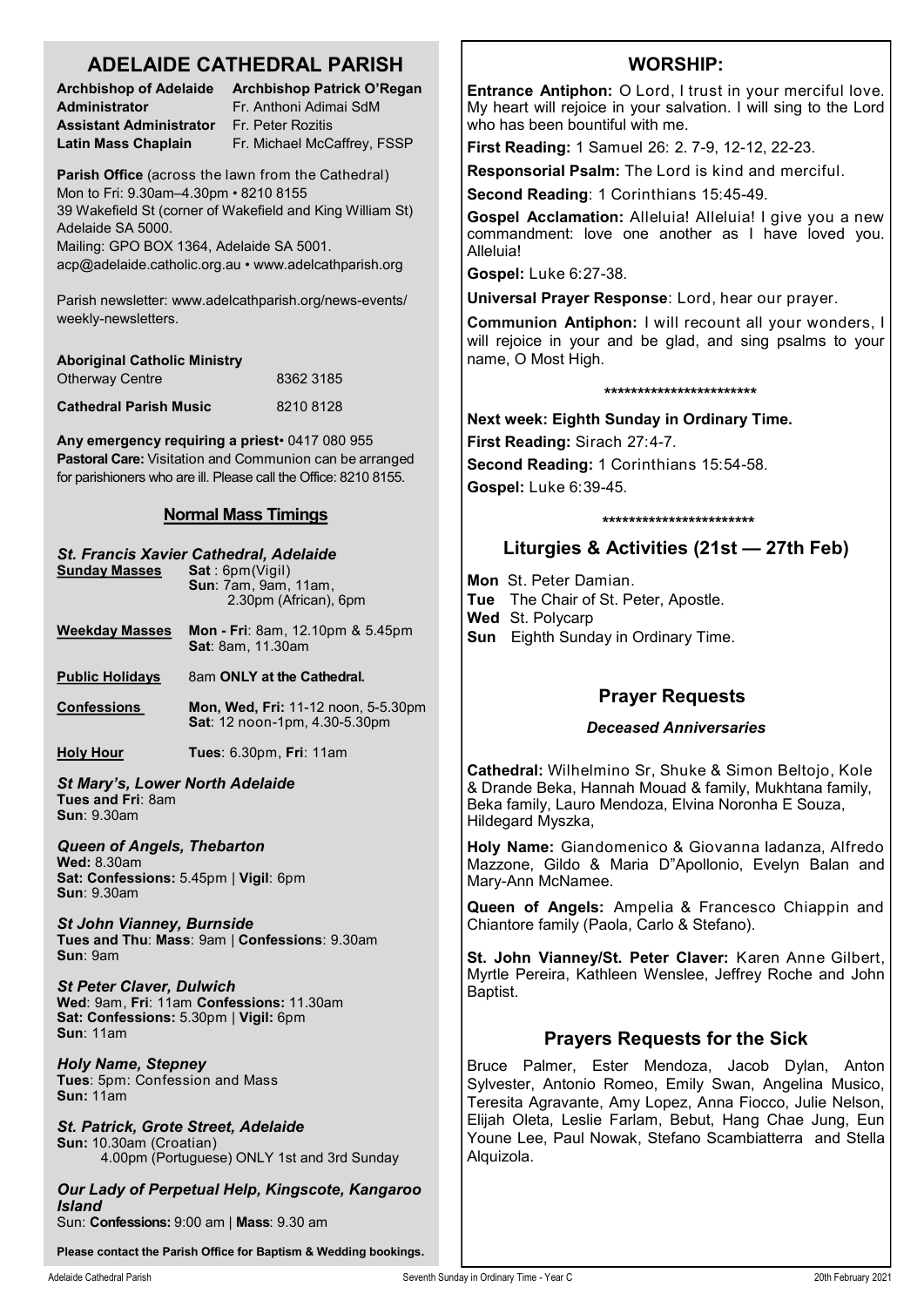

# **Mission Opportunities Overseas: Supporting Sustainable**

**Palms Australia International Development** 

Palms Australia has 60 years of experience preparing and assisting Australians to learn and pass on their skills in another culture.

Through the Palms Global Mission you can get involved in people-centered Human Development; and as an invited guest humbly put your person and your skills at the disposal of your trusted hosts. You will be a stranger in the place and for six months a Pilgrim learning the wisdom of local ways.

### **Palms Global Mission**

Now that restrictions on international travel are starting to ease, Palms Global Mission is redoubling its efforts to respond to overseas communities' requests to assist them through skills exchange. Those considering a Global Mission placement can be advised of the following support:

- The Archdiocese will support the preparation costs of participants at Palms' Orientation Courses and a re-entry weekend on their return from mission placement.
- Catholic Bishops will support a Lay Missionary Gratuity Fund that provides a payment of \$2500 for each year one is on this mission.
- Palms negotiates with Catholic schools and assures great support and benefits for teachers giving up to two years for this mission. Teachers should talk with Palms about the details.

Please visit: [www.palms.org.au/current](https://aus01.safelinks.protection.outlook.com/?url=http%3A%2F%2Fwww.palms.org.au%2Fcurrent-opportunities%2F&data=04%7C01%7CMBennier%40adelaide.catholic.org.au%7Cf7245266b9eb4e44bec308d9ea9e0198%7Cfe51d108d61d407cbcaaaab5af82a7ac%7C1%7C0%7C637798786612003053%)-opportunities/ or call: 0422742567. Join our online forum: https://palms.org.au/event/ zoom-information-session/ at 5.30pm AEDT on Thursday 17 March, and engage with a panel of Palms most experienced Program Participants.

# **Caritas Australia: Project Compassion 2022**

The theme of **Project Compassion 2022** is: 'For all future generations'.



Taken from the scripture passage '*When God gave his covenant to Noah and every living creature, for all future generations'.*

This theme connects to the Cry of the earth/Cry of the poor focus from the Bishops Conference, and our Catholic Earthcare work. Caritas Australia brings us 'Stories from the field' – the true stories of the people benefitting from Caritas programs. The main story this year is of 12-year-old Anatercia from Mozambique and other stories include Biru from India, Janice from Australia, Rosalie from the DRC, and Shaniella from the Solomon Islands. We would like to thank all our parishioners for supporting Project Compassion 2021 and request you to visit the website [www.caritas.org.au/](http://www.caritas.org.au/project-compassion/) project-[compassion/](http://www.caritas.org.au/project-compassion/) for more details on how your contributions have changed lives.

# **Cathedral Parish Scripture Study Program**

The 2022 program is scheduled to commence on Monday 21st March (not 14th February as planned). The program will commence with a double module 'Women In The Old Testament' (10 sessions) followed by a two week break after which Women in the New Testament (8 sessions) will start. Direct enquiries and bookings to Br. Martyn at [martynpaxton@gmail.com](mailto:martynpaxton@gmail.com)

### **20 Feb: A talk on Lenten Customs Adelaide Cathedral Young Adults Group**

The Adelaide Cathedral Young Adults Group invite the Youth of our Parish to join them each week in their Ministry of fellowship. They regularly meet on Sunday evenings and their schedule is as follows:

**1st and 3rd Sundays:** Choir for 6pm Mass **4pm -** Choir Practice **6pm -** Sunday Mass **7pm -** Dinner in Chinatown

**2nd and 4th Sundays:** Group Meetings **6pm -** Sunday Mass **7-8.30pm -** Group gathering in the Cathedral Hall.

#### **This weekend on 20th Feb, Deacon Anthony Beltrame will be giving a talk on Lenten Customs. All youth are welcome to attend.**

If you are interested to know more about the group and their activities, please contact Samantha David on 0404887964.

## **12 Mar: Retreat Morning at the Monastery 'Healing for my Soul'**

This year, Fr Denis Travers is running five retreat mornings at The Monastery. Our first retreat morning, 'Healing for my Soul' will be held on March 12 from 9am to 12.30pm. Contact the Monastery office on 8338 8700 or [conference@themonastery.net.au](mailto:conference@themonastery.net.au) to book as numbers are limited. Suggested donation \$20.

## **28 Mar: Catholic Clergy-Laity Golf Day**

The Catholic Clergy-Laity Golf Day will be held at West Beach Parks Golf on Monday 28th March with a 12.30pm shotgun start. Attractive prizes for men and women. The John Mahoney Parish Trophy will be awarded to the Parish with the best three Stableford scores. Spouses and friends are welcome to attend the presentation dinner from 6.15pm. Cost for Golf and Dinner is \$90 (discount for clergy & pensioners). Entries close on Friday 18th March. Field limit of 100. Please call Denis Toohey on 83531273 for further information.

### **Lenten activities for St. Peter Claver and St. John Vianney Communities**

Wednesday, 2<sup>nd</sup> March, Ash Wednesday: There will be the blessing and distribution of ashes at the 9.00am Mass at St. Peter Claver Church. Stations of the Cross devotions will be held each Thursday morning at St. John Vianney Church immediately after the 9.00am Mass.